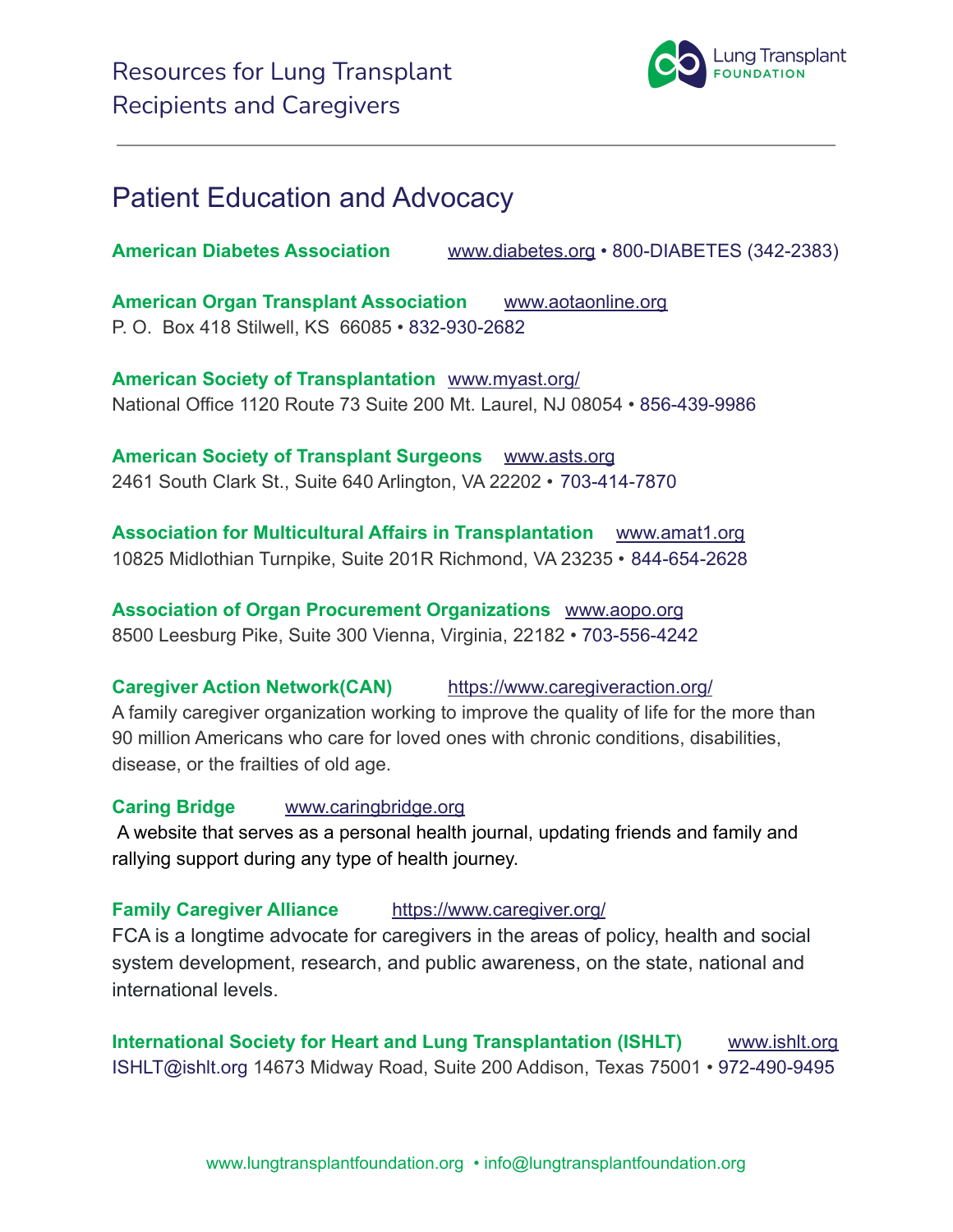

**International Transplant Nurses Society** [www.itns.org](http://www.itns.org/) 8735 W. Higgins Road, Suite 300 Chicago, IL 60631 • 847-375-6340

**Joint Commission on the Accreditation of Healthcare Organizations** [www.jointcommission.org](https://www.jointcommission.org/) • 630-792-5800 1 Renaissance Blvd. Oak Brook Terrace, IL 60181

**Lotsa Helping Hands:** Create a community to help those in need. <https://lotsahelpinghands.com/>

**Lung Transplant Foundation:** Improves the lives of Lung Transplant patients and their families. <https://lungtransplantfoundation.org/>

**National Minority Organ and Tissue Transplant Education Program (MOTTEP)** [www.natlmottep.org](https://www.natlmottep.org/) • 202-865-4888 2041 Georgia Avenue, NW Room 4B21 Washington, DC 20060

**National Organization for Rare Disorders(NORD)** [rarediseases.org](https://rarediseases.org/) A patient advocacy organization dedicated to individuals with rare diseases and the organizations that serve them.

**North American Transplant Coordinators Organization (NATCO)** [www.natco1.org](http://www.natco1.org/home/index.asp) 12820 Rose Grove Dr. Oak Hill, VA 20171 • 703-483-9820

**Patient Advocate Foundation** [www.patientadvocate.org](http://www.patientadvocate.org) Provides patient services, eliminating obstacles in access to quality healthcare.

**Scientific Registry of Transplant Recipients(SRTR)** [www.srtr.com](http://www.srtr.com) Supports the transplant community with statistical analysis to improve patient outcomes.

**Second Wind Lung Transplant Association, Inc.** [www.2ndwind.org](https://www.2ndwind.org/) 2781 Chateau Circle Columbus, Oh 43221 • 614-488-1149

#### **The Gift of Life Family House** <https://www.giftoflifefamilyhouse.org/>

Provides temporary, affordable lodging and supportive services to those who travel to Philadelphia, Pennsylvania for transplant-related care.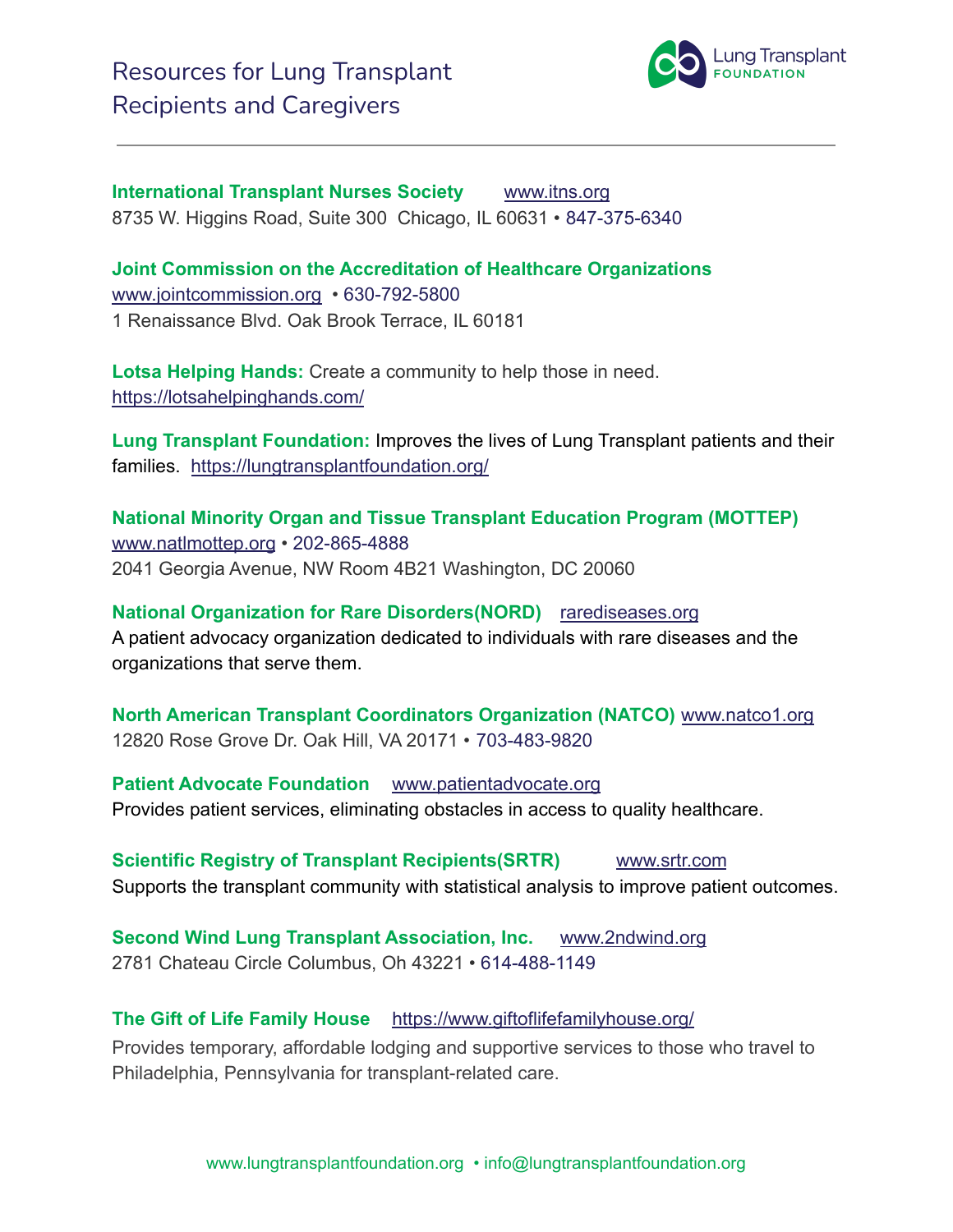**TRIO(Transplant Recipients International Organization** <https://www.trioweb.org/> An independent, not-for-profit, international organization committed to improving the quality of life of transplant candidates, recipients, their families and the families of organ and tissue donors.

**Transplant Recipients International Organization, Incorporated (TRIO)** [www.trioweb.org](https://www.trioweb.org/) [info@trioweb.org](mailto:info@trioweb.org) • 800-874-6386 7055 Heritage Hunt Drive, #307 Gainesville VA 20155

#### **United Network of Organ Sharing(UNOS)** [www.unos.org](http://www.unos.org)

The United Network for Organ Sharing (UNOS) is the private, non-profit organization that manages the nation's organ transplant system under contract with the federal government.Coordinates organ placement in the United States. Patient education and support.

**U.S. Department of Health & Human Services** <https://www.organdonor.gov/>

## Financial Resources

#### **Air Charity Network** [www.aircharitynetwork.org](http://www.aircharitynetwork.org/) • 877-621-7177

Transports ambulatory patients up to a distance of 500 to 700 miles using private pilots and their aircraft. Can transport people for transplant and follow-up appointments. Medical and financial need must be documented. Service is free of charge.

#### **Air Care Alliance** [www.aircarealliance.org](http://www.aircarealliance.org/) • 888-260-9707

2060 State Highway 595 Lindrith, New Mexico 87029 Provides the only central listing of all known groups whose members perform free public benefit flights for patient transport and other missions of public service.

#### **Angel Flight** [www.angelflight.com](http://www.angelflight.com/) • 918-749-8992

12345 E. Skelly Drive Tulsa, OK 74128

Provides free air transportation on private aircraft for those in need who have healthcare problems, and for healthcare agencies, organ procurement organizations, blood banks and tissue banks. No fees of any kind. Volunteers serving the public since 1983.

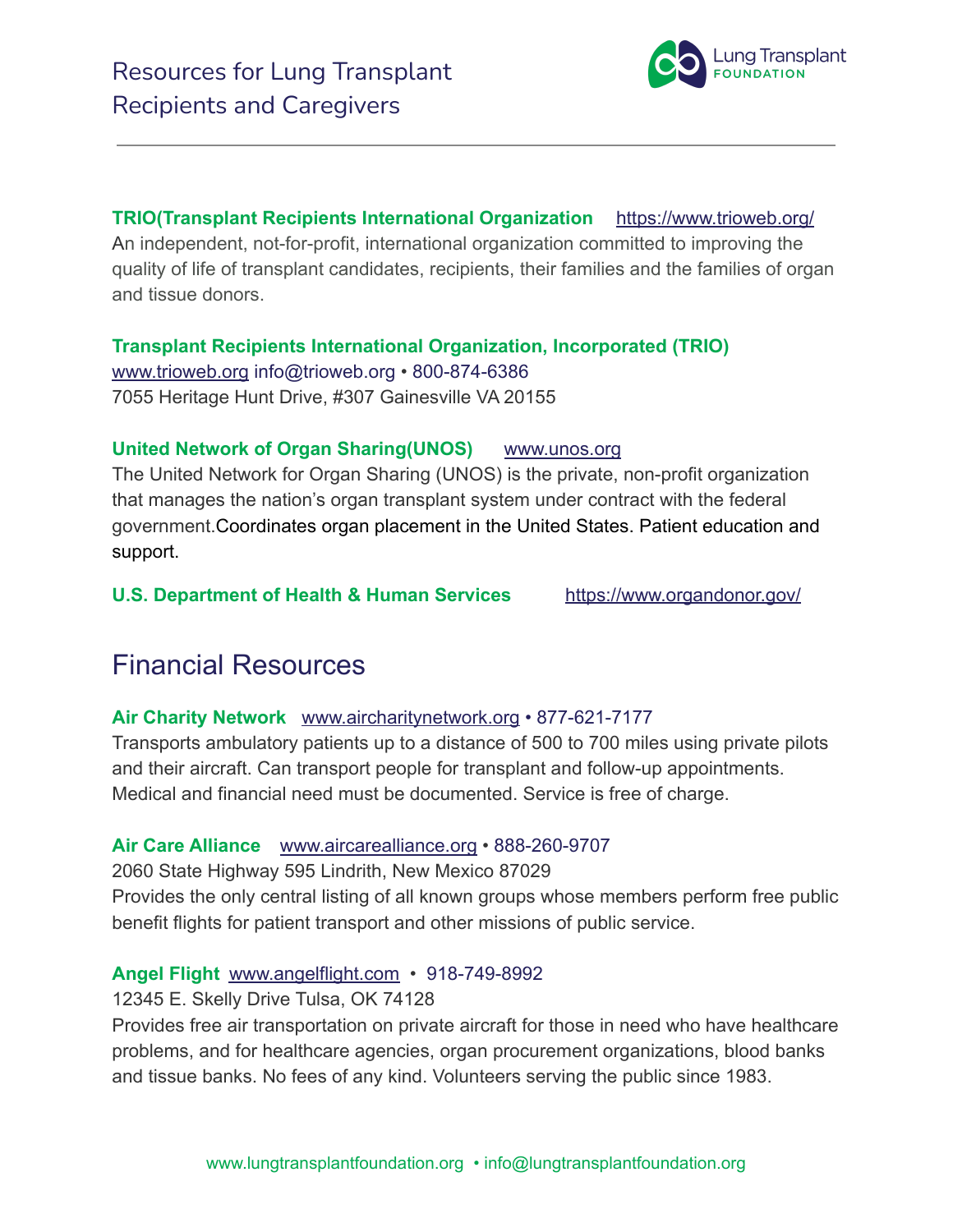

#### **Boomer Esiason Foundation/LTX grant program** <https://www.esiason.org/>

#### **COTA (Children's Organ Transplant Association)** [www.cota.org](https://cota.org/) [cota@cota.org](mailto:cota@cota.org) 2501 West COTA Drive Bloomington, IN 47403 • 800-366-2682

Helps children and young adults who need a life-saving transplant (organ, bone marrow and cord blood) by providing fundraising assistance and family support. COTA does not charge for its services and does not take a percentage of funds raised.

#### **Georgia Transplant Foundation (GTF)** [www.gatransplant.org](https://gatransplant.org/) • 770-457-3796

2201 Macy Drive Roswell, GA 30076

Provides both financial and educational assistance during a time that is often overwhelming for those undergoing or waiting for a transplant throughout the entire state of Georgia.

#### **GiveForward** [www.GiveForward.com](http://www.giveforward.com/)

Empowers families to create individual fundraising pages for their loved ones facing a medical crisis.

#### **Health Insurance Marketplace** [www.healthcare.gov](https://www.healthcare.gov/) • 800-318-2596

Stay up to date on health insurance regulation and policy information and learn more about health insurance options under the Affordable Care Act.

#### **HelpHOPELive (formerly NTAF)** [www.helphopelive.org](https://www.helphopelive.org/) • info@helphopelive.org 800-642-8399

Help Hope Live's mission is to support community-based fundraising for people with unmet medical and related expenses due to cell and organ transplants or catastrophic injuries and illnesses.

**Medicare Hotline** [www.medicare.gov](https://www.medicare.gov/) • 1-800-633-4227 7500 Security Blvd Baltimore, MD 21244-1850 800-MEDICARE

#### **National Foundation for Transplants:** <https://transplants.org/>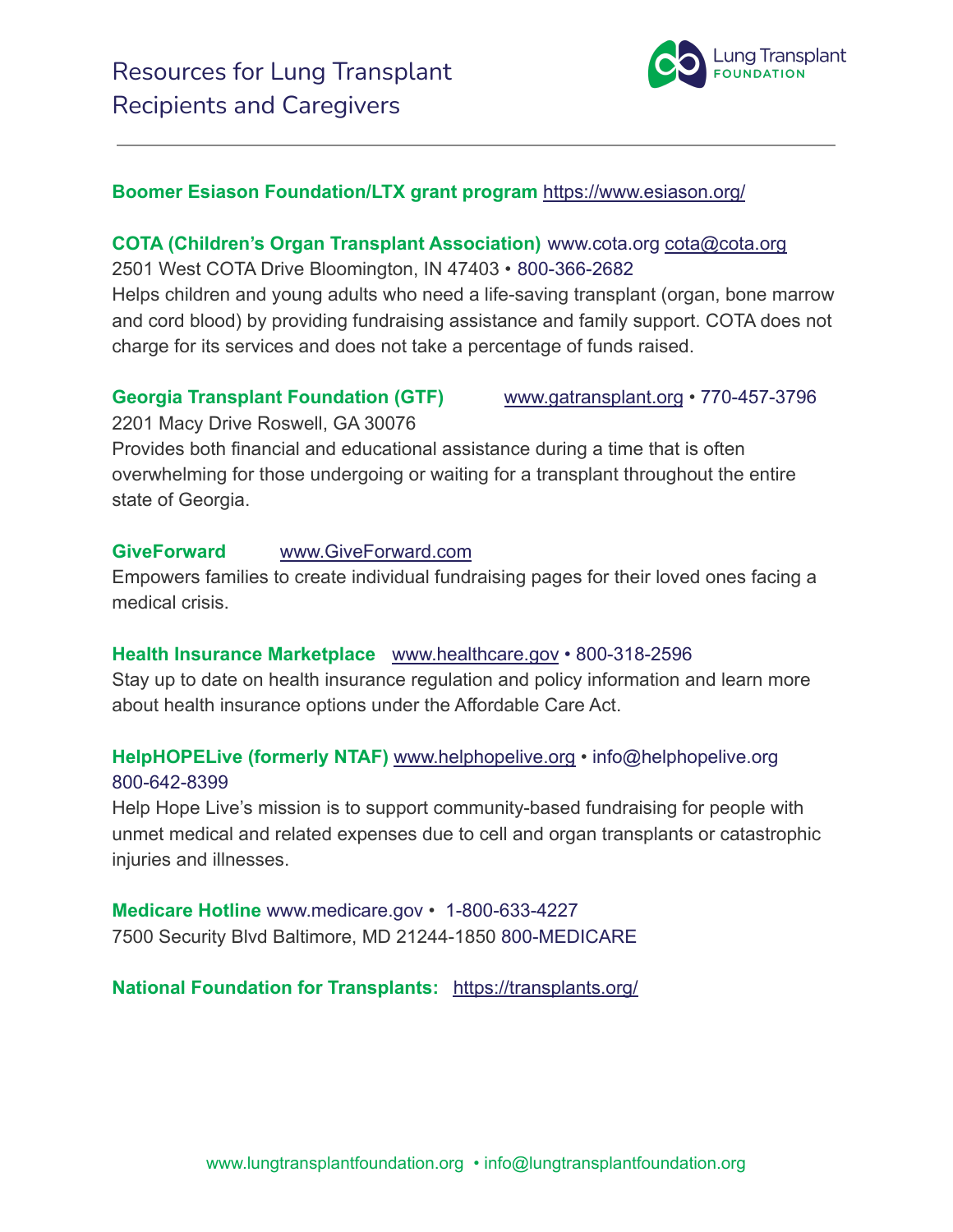

#### **National Living Donor Assistance Center (NLDAC)** [www.livingdonorassistance.org](https://www.livingdonorassistance.org/)

2461 S. Clark Street, Suite 640 Arlington, VA 22202 703-414-1600 This program provides financial assistance to those who want to donate an organ. Priority is given to individuals not otherwise able to afford the travel and subsistence expenses associated with living organ donation.

### **National Organization of Social Security Claimants' Representatives** [www.nosscr.org](https://www.nosscr.org/) • 201-567-4228

560 Sylvan Ave, Suite 2200 Englewood Cliffs, NJ 07632 The National Organization of Social Security Claimants' Representatives (NOSSCR) is a specialized bar association for attorneys and advocates who represent Social Security Disability Insurance and Supplemental Security Income claimants throughout the adjudicative process.

#### **National Foundation for Transplants** [www.transplants.org](http://www.transplants.org/) info@transplants.org

5350 Poplar Avenue, Suite 430 Memphis, TN 3811 • 800-489-3863 NFT offers hope and help to transplant patients and their families by providing fundraising expertise, advocacy, promoting organ and tissue donation and supporting innovative solutions for lifesaving treatment.

**Patient Airlift Services:** Air ambulance [www.palservices.org](http://www.palservices.org)

#### **Second Wind Lung Transplant Association** <https://www.2ndwind.org/>

Improve the quality of life for lung transplant recipients, lung surgery candidates, people with related pulmonary concern and their families, by providing support, advocacy, education, information and guidance.

# Scholarship Programs

**TRIO Scholarship Program** <http://www.trioweb.org/resources/trio-scholarships.html> Each year, the Transplant Recipient's International Organization Scholarship Program gives thousands of dollars in academic grants to transplant candidates, recipients, donors or their family members. These scholarships are generously funded by several TRIO chapters, individuals and interested organizations. Each recipient receives \$1,000 toward their education at colleges and universities throughout the United States.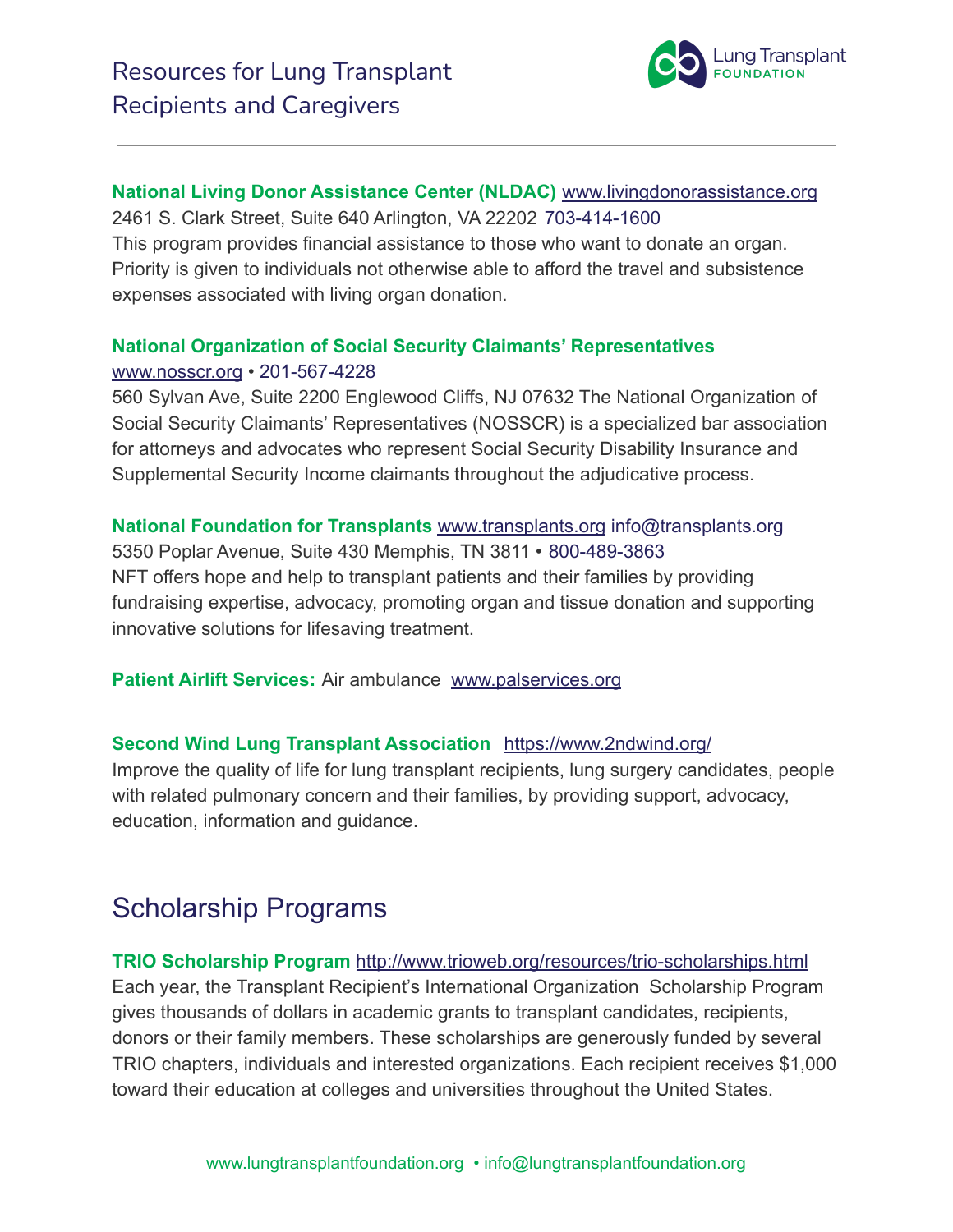

#### **The Jessica Beth Schwartz Scholarship**

#### <http://www.donors1.org/patient/resources/jessiesday/>

Awards \$2,500 scholarships yearly to transplant recipients under the age of 25 who are a senior in high school or enrolled in a 2 or 4 year college, university, or trade/technical school, offered to students residing in the Gift of Life Donor Program (OPO) service area (Eastern half of Pennsylvania, Southern New Jersey or Delaware).

#### **The David Nelson Jr Memorial Fund Scholarship**

#### <http://www.donors1.org/donor/nelsonmemorialfund/>

This \$1,000 scholarship is offered to a donor family's children living in the Gift of Life Donor Program region (Southern NJ, Delaware, and southeastern Pennsylvania) and is available for private/parochial high school in addition to college, university or trade school.

#### **The Marcena Lozano Memorial Scholarship Fund**

#### <http://marcenasmiracles.com/scholarship.html>

In memory of their daughter, Marcena, the Lozanos offer several \$1,000-\$3,000 undergraduate scholarships with preference to candidates in western New York state but awarded to students all across the country.

#### **Legacy of Life Scholarship**

#### <http://www.beadonor.org/community-outreach/scholarship-information>

The Washington Regional Transplant Center (WRTC) awards \$14,000 in scholarship to high school seniors in their jurisdiction of Virginia (Arlington, Fairfax, Loudoun, Prince William, Stafford, and Fauquier counties and cities of Alexandria, Falls Church, Fairfax, Manassas, and Manassas Park); Maryland (Montgomery, Prince George's, and Charles counties). Endowed by the Leslie Ebert Memorial Fund.

#### **The Betty Montoya Gift of Life Scholarship •** <http://otapnm.com/scholarship>

This award honors former APS teacher and kidney transplant recipient Betty Montoya with two \$1,000 scholarships and two \$500 scholarships to graduating seniors from a New Mexico high school.